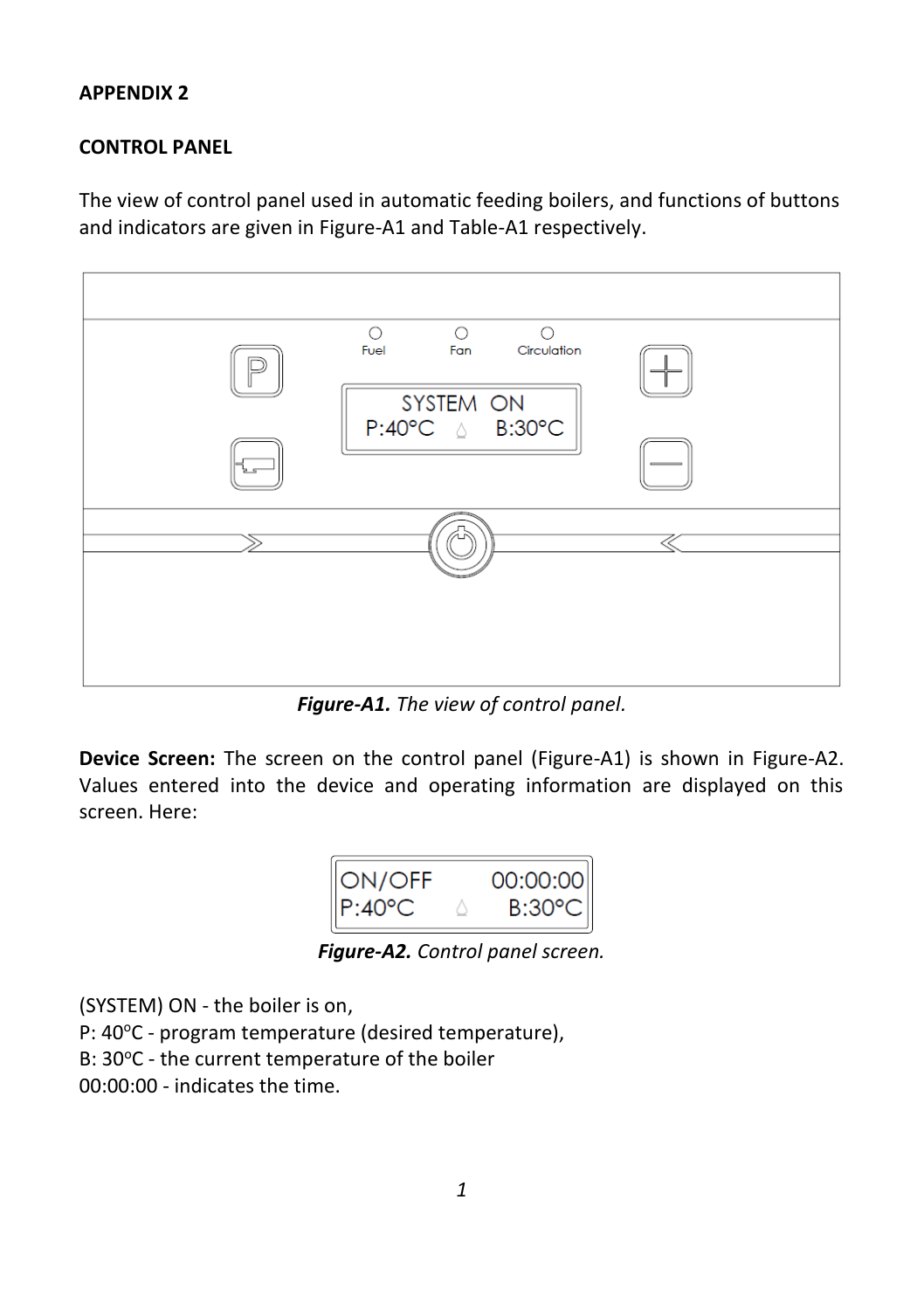| <b>Process</b>                                        | <b>Buttons</b>     | Instructions                                                                                  |  |
|-------------------------------------------------------|--------------------|-----------------------------------------------------------------------------------------------|--|
| Turn on/off                                           | Reset              | Switching the device on and off is done with<br>this button                                   |  |
| $+$ / - Buttons                                       |                    | It is used to adjust the entered value                                                        |  |
| <b>Program Settings</b>                               |                    | Allows switching between programs                                                             |  |
| Manual fuel loading:<br>Manual Feed/ Clock<br>Setting |                    | Allows manual fuel feeding, and to switch<br>between hour and minute settings on the<br>clock |  |
| Fuel feeding                                          | $\bigcirc$<br>Fuel | It is on while fuel enters the boiler                                                         |  |
| Fan on                                                | ○<br>Fan           | The light is automatically on when the fan is<br>running                                      |  |
| Pump on                                               | Circulation        | It is on when the circulation pump is running                                                 |  |

*Table-A1. The function of buttons and indicators on the control panel.*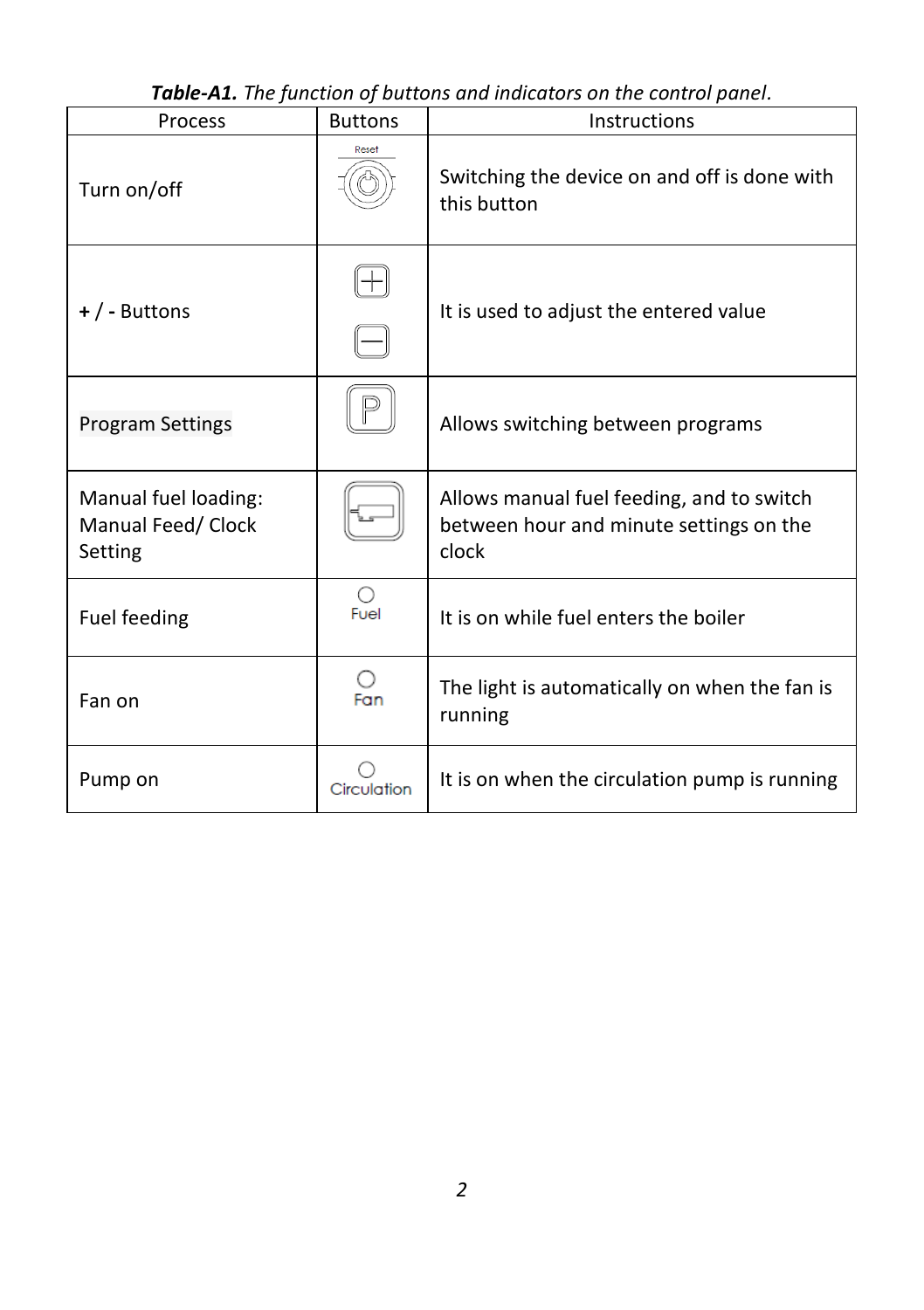The commands required for data entry to the control panel are explained in Table-A2.

| <b>Buttons</b> | Instructions                                                                                                                                                                                                                                                                                                                                                                                                      |
|----------------|-------------------------------------------------------------------------------------------------------------------------------------------------------------------------------------------------------------------------------------------------------------------------------------------------------------------------------------------------------------------------------------------------------------------|
|                | Followings can be activated to set on the screen by pressing P button;<br>- programed temperature<br>- fuel feeding time (enter seconds by "+ / -" keys)<br>- fuel stand by time (enter seconds by "+ / -" keys)<br>- fan control (auto / off)<br>- fan speed (1-4 speeds)<br>- fuel control (auto / off)<br>- circulation control (auto / on)<br>- program time- timer (on / off)<br>- boiler start and end time |
|                | For example:<br>To adjust the program temperature; Press "P". While P:00°C is activated,<br>adjust the boiler temperature using the " $+$ / -" buttons.                                                                                                                                                                                                                                                           |
|                | Enter the value you want using the " $+$ / -" keys.                                                                                                                                                                                                                                                                                                                                                               |

*Table-A2. Data entries to the control panel.*

**Circulation Temperature:** It enables the circulation pump to be activated automatically. The pump is activated at  $30^{\circ}$ C as default in the program. In addition, the pump stops at  $26^{\circ}$ C. Even when the system is turned off, the pump runs until the boiler temperature drops to 26°C. The control card does this process automatically.

Programming of the control panel is explained in Table-A3.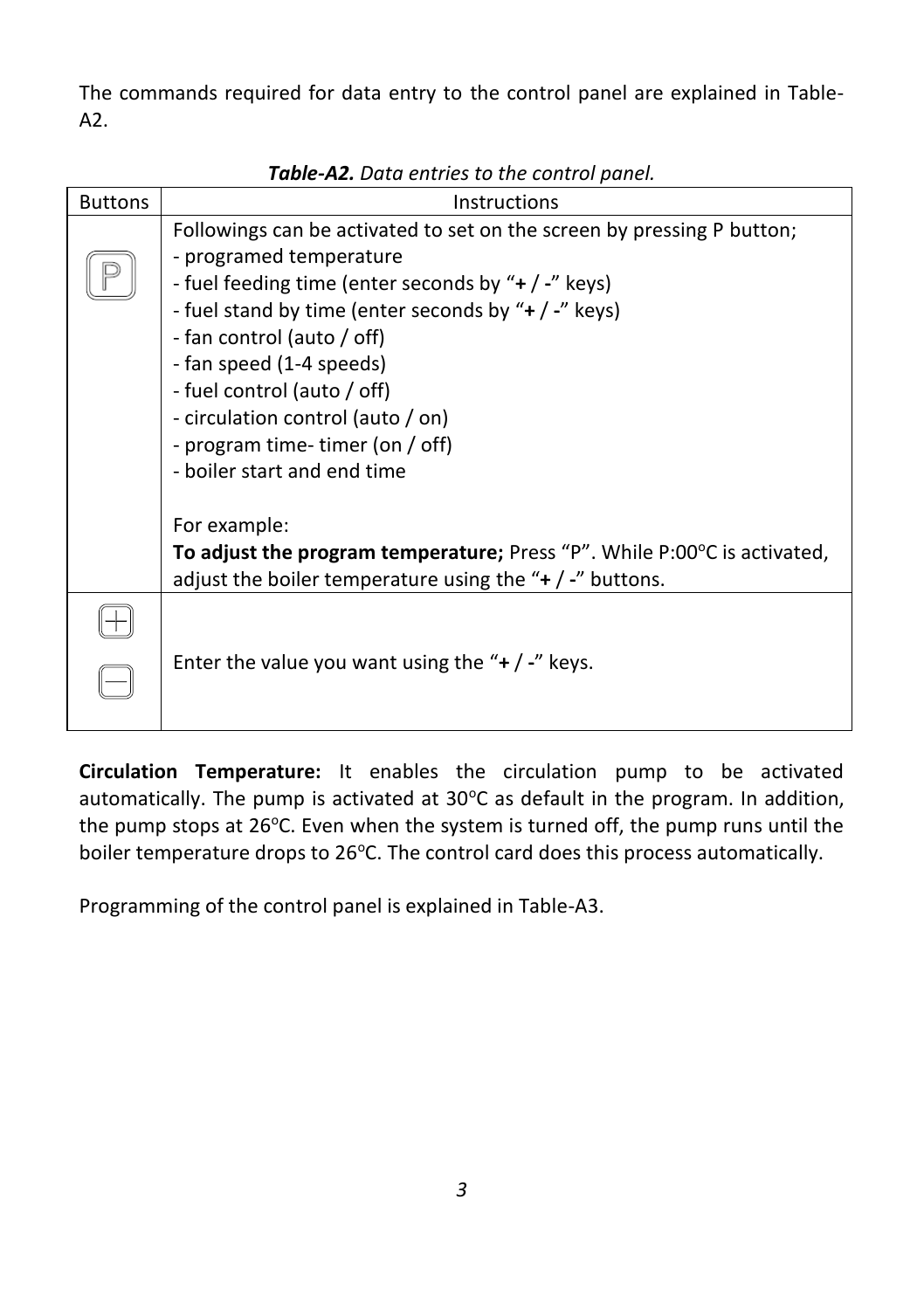|                             | <b>rapic As.</b> Trogramming the control panel.                                                                                                                                                                                                                                                                                                                                                                                                                                                                                                                                                                                                                                                                                                                                                                                                                                |                                                                |                |  |
|-----------------------------|--------------------------------------------------------------------------------------------------------------------------------------------------------------------------------------------------------------------------------------------------------------------------------------------------------------------------------------------------------------------------------------------------------------------------------------------------------------------------------------------------------------------------------------------------------------------------------------------------------------------------------------------------------------------------------------------------------------------------------------------------------------------------------------------------------------------------------------------------------------------------------|----------------------------------------------------------------|----------------|--|
| Process                     | Instructions                                                                                                                                                                                                                                                                                                                                                                                                                                                                                                                                                                                                                                                                                                                                                                                                                                                                   |                                                                | <b>Buttons</b> |  |
| Temperature<br>Programmed   | It is the desired operating temperature of the boiler. It is adjusted<br>between 32-80°C. When the boiler reaches the set temperature, it<br>goes into sleep mode. If the boiler temperature drops by 3 degrees,<br>it starts working again.                                                                                                                                                                                                                                                                                                                                                                                                                                                                                                                                                                                                                                   |                                                                |                |  |
| <b>Fuel Feeding</b><br>Time | It determines how many seconds the (speed) reducer motor will<br>charge fuel during the heating of the boiler. It is adjusted in the<br>range of 1-60 seconds.                                                                                                                                                                                                                                                                                                                                                                                                                                                                                                                                                                                                                                                                                                                 |                                                                |                |  |
| Fuel stand by<br>Time       | It determines how many minutes the reducer motor will wait<br>during the heating of the boiler. It can be adjusted between 10<br>seconds and 10 minutes.                                                                                                                                                                                                                                                                                                                                                                                                                                                                                                                                                                                                                                                                                                                       |                                                                |                |  |
| Fan control                 | The fan motor is set as automatic or Off.                                                                                                                                                                                                                                                                                                                                                                                                                                                                                                                                                                                                                                                                                                                                                                                                                                      |                                                                |                |  |
| Fan Speed<br>Setting        | The fan motor has a working speed of 1-4. When the fan is<br>activated automatically, first it runs for 5 seconds at maximum<br>speed and then drops to the set speed.                                                                                                                                                                                                                                                                                                                                                                                                                                                                                                                                                                                                                                                                                                         |                                                                |                |  |
| Fuel control                | The fuel motor is set as automatic or Off.                                                                                                                                                                                                                                                                                                                                                                                                                                                                                                                                                                                                                                                                                                                                                                                                                                     |                                                                |                |  |
| Circulation<br>control      | The circulation pump is set as automatic or On.                                                                                                                                                                                                                                                                                                                                                                                                                                                                                                                                                                                                                                                                                                                                                                                                                                |                                                                |                |  |
| Program Time                | The program clock can be set as On or Off. If it is selected<br>as On, when the "P" button is pressed, it moves to the<br>next menu. It returns to the main screen if selected as Off.                                                                                                                                                                                                                                                                                                                                                                                                                                                                                                                                                                                                                                                                                         |                                                                |                |  |
| Programming<br>On and Off   | When the program clock P1 is selected by "P" button, it<br>switches to this menu. Boiler On and Off times should be<br>set here. This process can be adjusted between 1&4 times<br>for a 24-hour period according to your needs. The boiler is<br>considered on as default and first of all, the process starts<br>by setting the off time. For this, activate the value to be<br>adjusted by "Manual Fuel Loading" button. It becomes<br>active if the lower line flashes. Enter the desired value<br>using " $+$ / -" buttons. Then press "P" key to confirm set<br>values. "On" or "Off" selection is made using the using "+"<br>and "-" keys for the program clock-2. If "On" is selected,<br>P2 is set in the same way as "Off" and "On". In this way,<br>optional adjustment can be made up to 4 steps. Finally,<br>the real time clock is set to activate the program. |                                                                |                |  |
| Setting a<br>Sample Time    | Off P1: 10:00<br>On P1: 14:00<br>Off P2: 15:00<br>On P2: 17:00                                                                                                                                                                                                                                                                                                                                                                                                                                                                                                                                                                                                                                                                                                                                                                                                                 | Off P3: 23:00<br>On P3: 02:30<br>Off P4: 03:30<br>On P4: 05:00 |                |  |

*Table-A3. Programming the control panel.*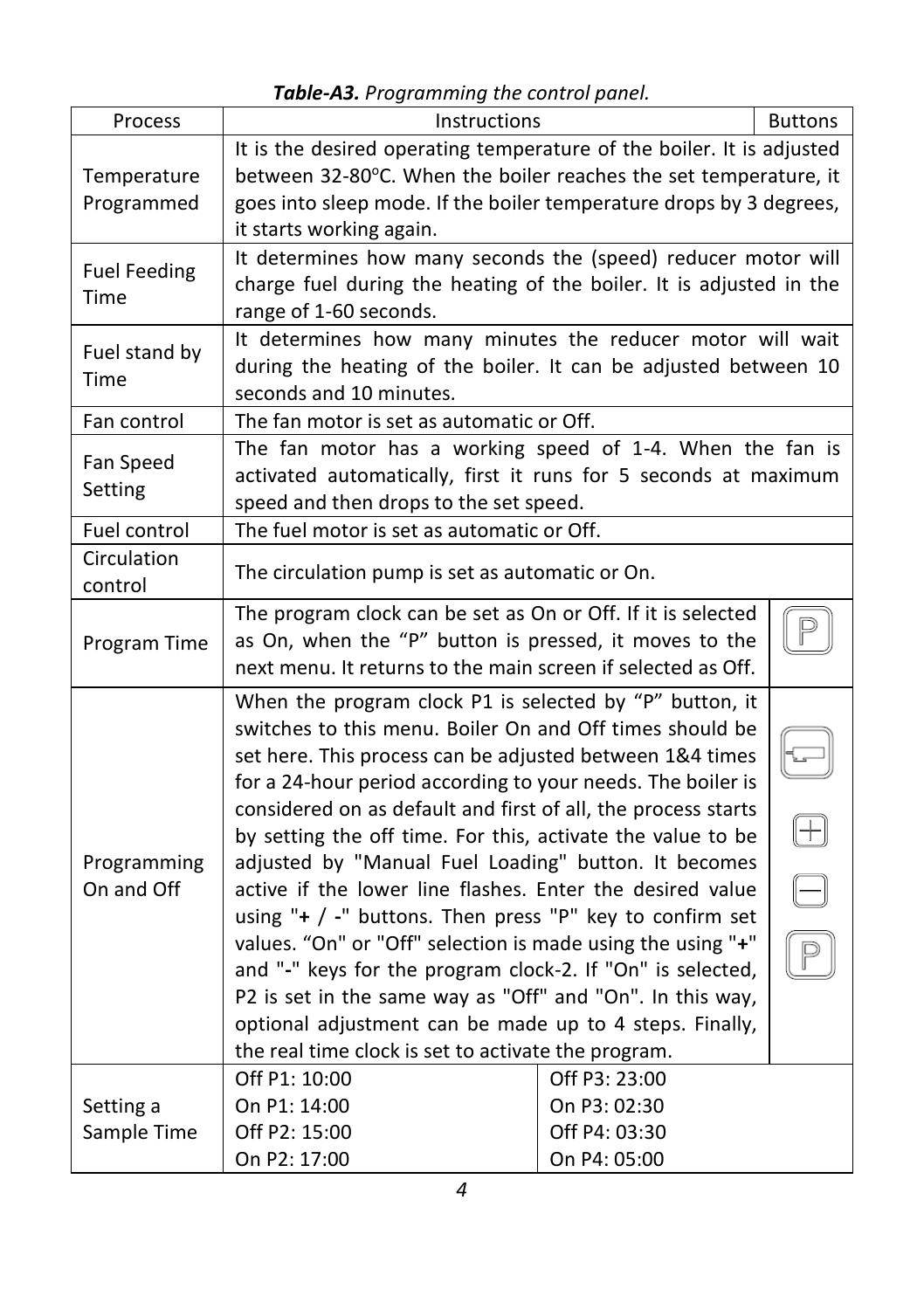The use of the boiler and the steps of first start-up are given in Table A4.

| No             | Instructions                                                                                                                                                                                                             |       |  |
|----------------|--------------------------------------------------------------------------------------------------------------------------------------------------------------------------------------------------------------------------|-------|--|
| $\mathbf{1}$   | Check the pressure indicator whether there is enough water in the boiler.                                                                                                                                                |       |  |
| $\mathcal{P}$  | Check that the flow / return valves of the boiler are turned on.                                                                                                                                                         |       |  |
| 3              | Turn on the boiler by pressing the On/Off button on the control<br>panel.                                                                                                                                                | Reset |  |
| 4              | (if necessary) enter the desired program temperature (e.g. P:<br>55°C). Program temperature is not recommended below 50°C to<br>avoid the risk of condensation. Also, adjust the other data as<br>specified in Table-A3. |       |  |
| 5              | Fuel is loaded manually into the furnace by pressing "Manual<br>Fuel Loading" button. Load the fuel until it reaches 5-6 cm<br>height.                                                                                   |       |  |
| 6              | Turn the fan and the fuel controls "OFF".                                                                                                                                                                                |       |  |
| $\overline{7}$ | Put pieces of wood and flammable substances into furnace and burn them.                                                                                                                                                  |       |  |
| 8              | When the substances start to ignite, set the fan control to "AUTO" and the<br>fan speed to "1" so that oxygen goes into the boiler.                                                                                      |       |  |
| 9              | When the coal starts to ignite, change the fuel control setting to "AUTO" and<br>fan speed to normal setting.                                                                                                            |       |  |
| 10             | When the process steps are completed, the boiler is activated according to<br>your settings.                                                                                                                             |       |  |

*Table-A4. The use of the boiler and the steps of first start-up.*

### **Using the service menu:**

While the boiler is on stand by, additional fuel feeding and waiting times can be adjusted using this menu. To do this,

- press the "**+**" and "**-**" keys simultaneously for 10 seconds while the control card is on. When "service menu" appears on the screen, the menu is activated.
- Press "P" button to activate fuel feeding time and insert the desired setting time using the " $+$  / -" keys.
- Press again "P" button to activate fuel stand by time and insert the desired value using the "+ / -" keys.
- Press "P" button one more time to set the fan motor as On or Off.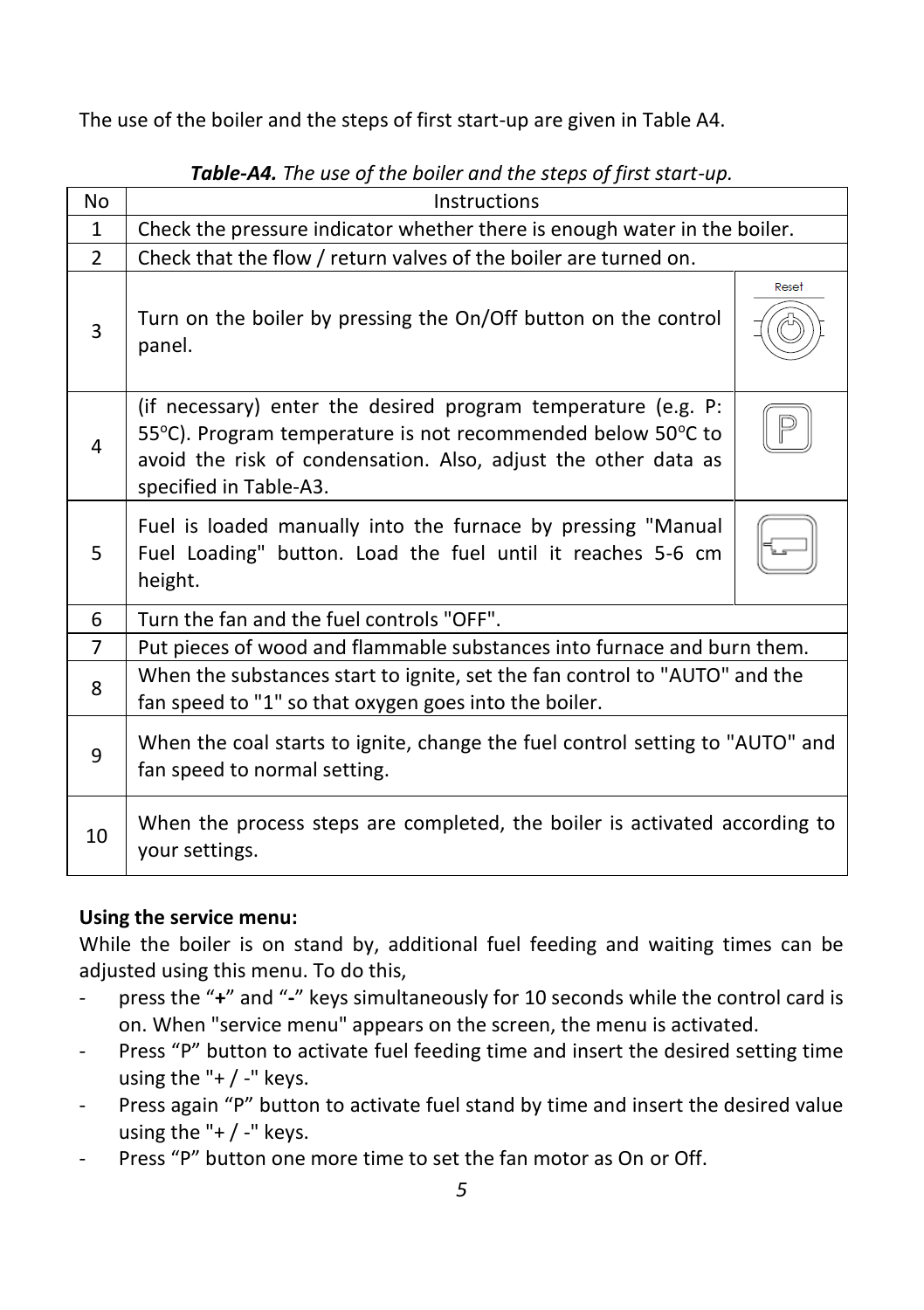Press the "P" button one last time to exit the service menu.

## **SAFETY PRECAUTIONS**

**Sensor Failure:** As a result of the failure of the temperature sensor for any reason, it gives the error message "caution: sensor is defective".

**Abnormal Temperature:** It is activated when the temperature of the system is above 90 $^{\circ}$ C or below 0 $^{\circ}$ C for any reason. It gives the error message "caution: temperature abnormal".

**Out of Fuel Warning:** After the boiler sleeps once, if the temperature drops below  $30^{\circ}$ C while in automatic mode, a warning will be given as "caution: out of fuel".

**Frost Protection:** When the water temperature of the system drops below 4<sup>o</sup>C, the circulation pump starts automatically. It prevents the freezing risk of the water in the system. This process occurs when the boiler is turned off (not actively working) and electrical connection of the control card is on.

**Note:** In order to get out of the above mentioned error messages, the fault must first be resolved. Then, by pressing any key, it is automatically reset and the system turns on.

**Description of Room Thermostat:** On the back of the card, the 2-input terminal written "KL3" is where the room thermostat connection will be made. That terminal serves as a contact. When a short circuit happens, the flame sign on the screen of the card shows "-" sign and the boiler sleeps. When it turns to open circuit again, the flame sign appears and the boiler starts to operate according to the measured room temperature. Commercially available thermostats can be connected to measure the room temperature. Electricity must not be supplied to that terminal, otherwise card circuit is broken.